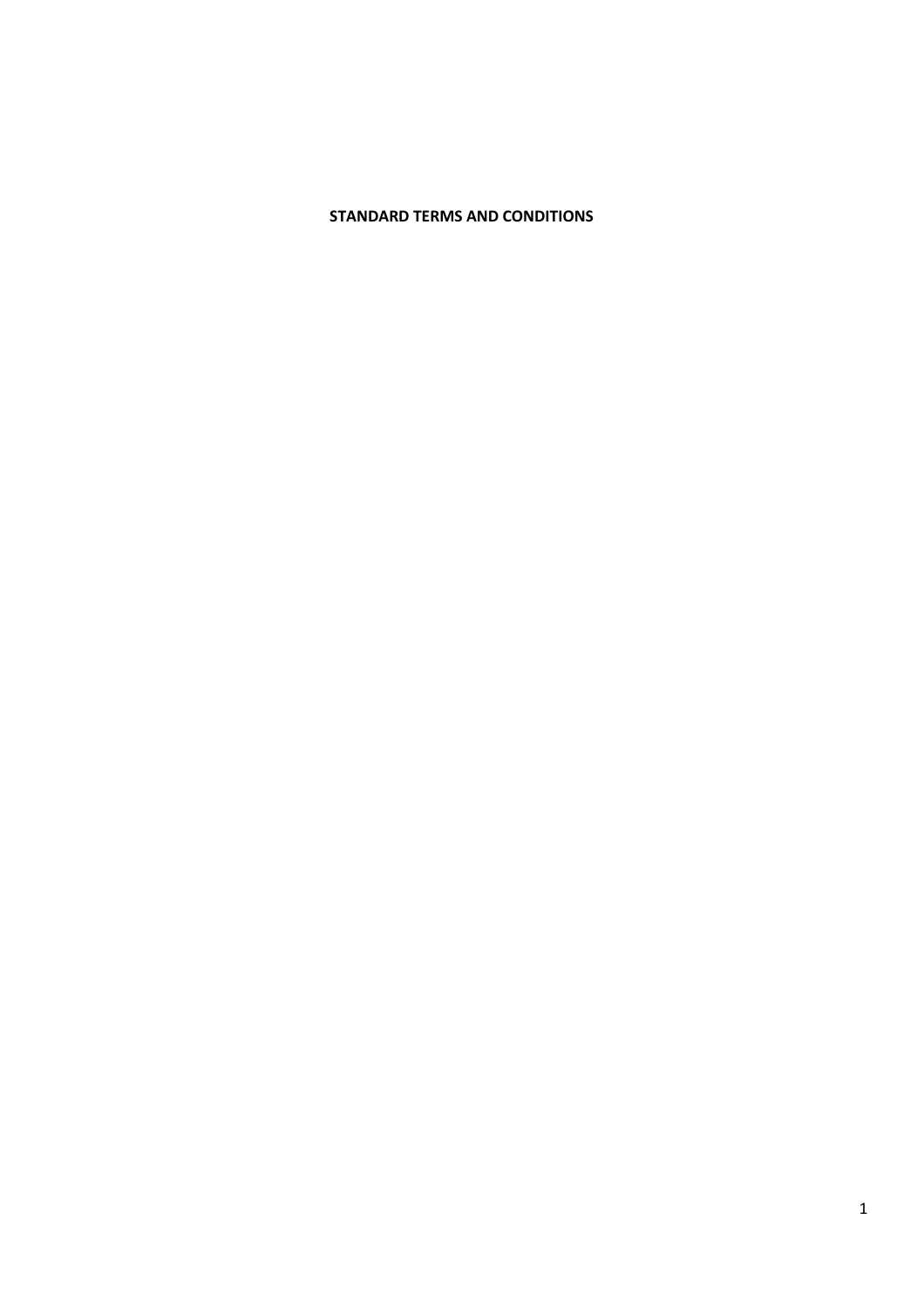notice relates;

**Terms and Conditions** means these terms and conditions as may be amended from time to time.

- a) **Who we are:** We are United Church Schools Trust ("**the Company**"), a charitable company registered in England and Wales, company registration number 02780748, charity registration number 1016538 and registered office Worldwide House, Thorpe Wood, Peterborough, England, PE3 6SB and whose registered VAT number is 834851512.
- b) **What does not form part of the Contract:** The prospectus, information booklets and website do not however form part of the Contract with the School. The prospectus describes the broad principles on which the School is presently run and gives an indication of our history and ethos.

# **2. Introduction and potential future changes**

- a) **The Terms and Conditions**: Except in relation to Fees (which are dealt with by the Company, in consultation with the Head), any waiver of the provisions in the Terms and Conditions is effective only if given in writing by the Head personally and the Head shall be under no obligation to agree to any such waiver.
- b) **Changes at the School:** A successful school must initiate and respond to change. The offer of a place and its acceptance are given on the basis that, in the interests of the School as a whole, changes may be made to any aspect of the School from time to time for legal, safety or other substantive reasons, or in order to assist the proper administration of the School. This includes, but is not limited to, changes to the size and location of the School; its premises and facilities; the arrangements for lunches; the academic and games curriculum including its delivery, structure and composition of classes (including by electing to provide education for the Pupil remotely if the Pupil remains at home, for example, where the School is required to close the School premises); the way the School is run; the rules and disciplinary framework; the length of the school terms and the school day; and to any other aspect of the School.
- c) **Notice of significant changes:** Where practicable, we will give you a Term's Notice of any planned changes that we regard as significant to the Pupil's education at the School. This will allow you time to consider the proposed change and, if you wish to withdraw the Pupil from the School before the proposed change is set to take effect, then you have sufficient time to provide the required Term's Notice of withdrawal to the School under Clause 6[\(c\)](#page-7-0) below.
- d) **Fee increases:** Fee levels will be reviewed during the course of the Pupil's education (usually each year). We will try to give you at least a Term's Notice of any increase and will always give you notice of any increase not later than the final day of the preceding Term. If we:
	- i. give you notice of an increase to the Fees before the end of the penultimate Term before the increase is to take effect, you will have time to consider the increase and, if you wish to withdraw the Pupil from the School before the proposed increase is set to take effect, then you will have sufficient time to provide the required Term's Notice of withdrawal to the School under Clause 6[\(c\)](#page-7-0) below; or
	- ii. give you less than one Term's Notice of an increase to the Fees of more than 8%, you may withdraw the Pupil from the School from the start of the following Term without incurring fees in lieu of notice, provided that you give the School notice in writing of withdrawal within twenty-one days from the date when the notice of the increase in Fees is given. If you provide this notice, you will not need to give a Term's Notice or pay fees in lieu of notice and will be able to withdraw the Pupil without being responsible for Fees for the next term.
- e) **Changes in ownership etc**: We may transfer the School's rights and obligations under these Terms and Conditions to another person or organisation. We will ensure that the transfer will not affect your rights under this Contract.
- f) **Changes to these Terms and Conditions**: We reserve the right to change or add to these Terms and Conditions from time to time for legal, safety or other substantive reasons or in order to assist the proper delivery of education at the School. The School will send you notice of any such modifications prior to the end of the penultimate Term before the modifications are to take effect.

# **3. School Rules and Parents Obligations**

a) **Parents' authority**: You authorise the School to take and/or authorise in good faith all decisions that, in the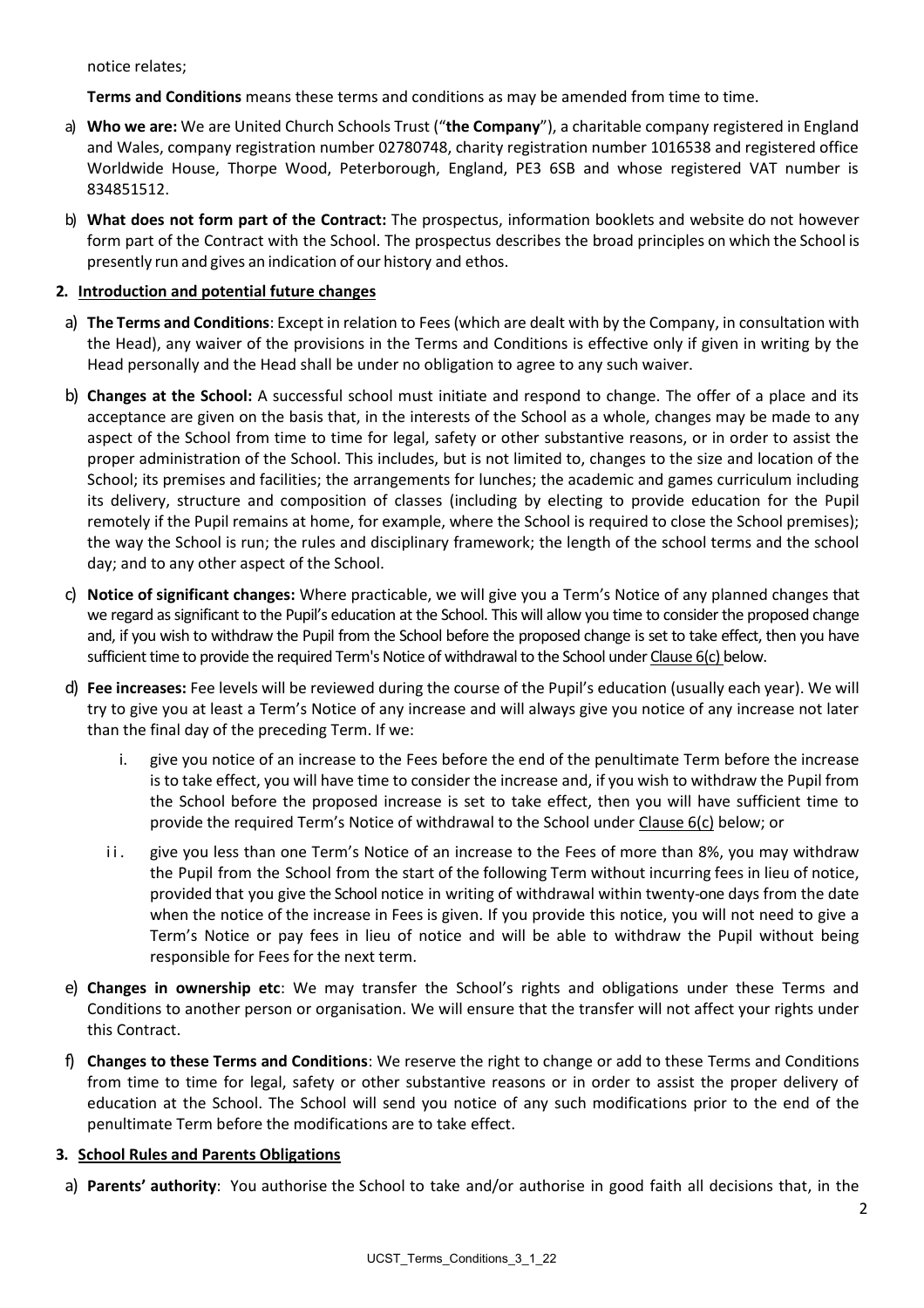School's reasonable opinion, safeguard and promote the Pupil's welfare. You give consent to such physical contact asmay be lawful, appropriate and properfor teaching and for providing comfort to the Pupil if in distress, to maintain safety and good order or in connection with the Pupil's health.

- b) **Parents' decisions relating to the Pupil**: You (and each of you as the holders of parental responsibility for the Pupil) acknowledge and agree that, prior to and during the Pupil's time at the School, the School is entitled to assume that you have consulted with each other so far as decisions regarding the Pupil are concerned. Accordingly, except in relation to withdrawal of the Pupil (see Clause 6 below), you and each of you accept that the School is entitled to treat:
	- i. any instruction, authority, request or prohibition received from one of you as having been given on behalf of both of you; and
	- ii. any communication from the School to one of you as having been given to both of you.
- c) **Urgent medical attention while under the School's care**: If the Pupil requires urgent medical attention while under the School's care, the School will if practicable try to contact you to obtain your prior consent. However, if it is not practicable to contact you the School will make the decision on your behalf if, for example, consent is required for urgent medical treatment (including anaesthetic, operation or blood transfusions (unless you have previously notified us you object to blood transfusions)) under NHS or at a private hospital where recommended by a doctor or other medical practitioner.
- d) **Participation in contact sport and similar activities**: Unless you notify us to the contrary, you consent to the Pupil participating, under supervision, in contact sports and in other sports and activities which may entail some risk of physical injury.
- e) **Your co-operation including regarding the Pupil's conduct and attendance**: We attach importance to courtesy, integrity, manners and good discipline. You warrant that the Pupil will take a full part in the activities of the School, attend each school day, be punctual, work hard, be well behaved and comply with the School Rules. You must co-operate with the School and School staff including by:
	- i. maintaining a constructive relationship with School staff (including where the School is exercising its rights and performing its obligations under this Contract) and including in the tone, content, volume and/or nature of your communications with the School;
	- ii. encouraging the Pupil in their studies and giving appropriate support at home;
	- iii. keeping the School up-to-date and informed of matters which affect or may affect the Pupil (including circumstances which arise at any time that affect or may affect your ability to pay the fees and supplemental charges for the Pupil);
	- iv. ensuring that all details or other information notified or otherwise disclosed to the School about you and/or the Pupil are accurate, truthful and not misleading and that relevant details and information (or changes to them are not withheld;
	- v. informing the School as soon as possible of any reason for the Pupil's absence from School;
	- vi. providing cooperation and assistance to the School so that the Pupil can participate in, and benefit from, the School's provision of education;
	- vii. attending meetings and keeping in touch with the School where the Pupil's interests so require;
	- viii. informing the School of any health or medical condition, special educational need(s), disability or allergies the Pupil has or subsequently develops, whether long-term or short-term, including any infections. You must provide us, whether upon request or otherwise, any reports or other materials relevant to any of the same. If you withhold from or otherwise misrepresent to us information of this nature, this may result in us exercising our right to end this Contract under clause 8(a) below;
	- ix. informing the School of where any special arrangements are needed for the Pupil, including for their education and welfare;
	- x. if the School so requires due to a health risk either presented by the Pupil to others or presented to the Pupil by others or by reason of a virus, pandemic, epidemic or other health risk, you may be required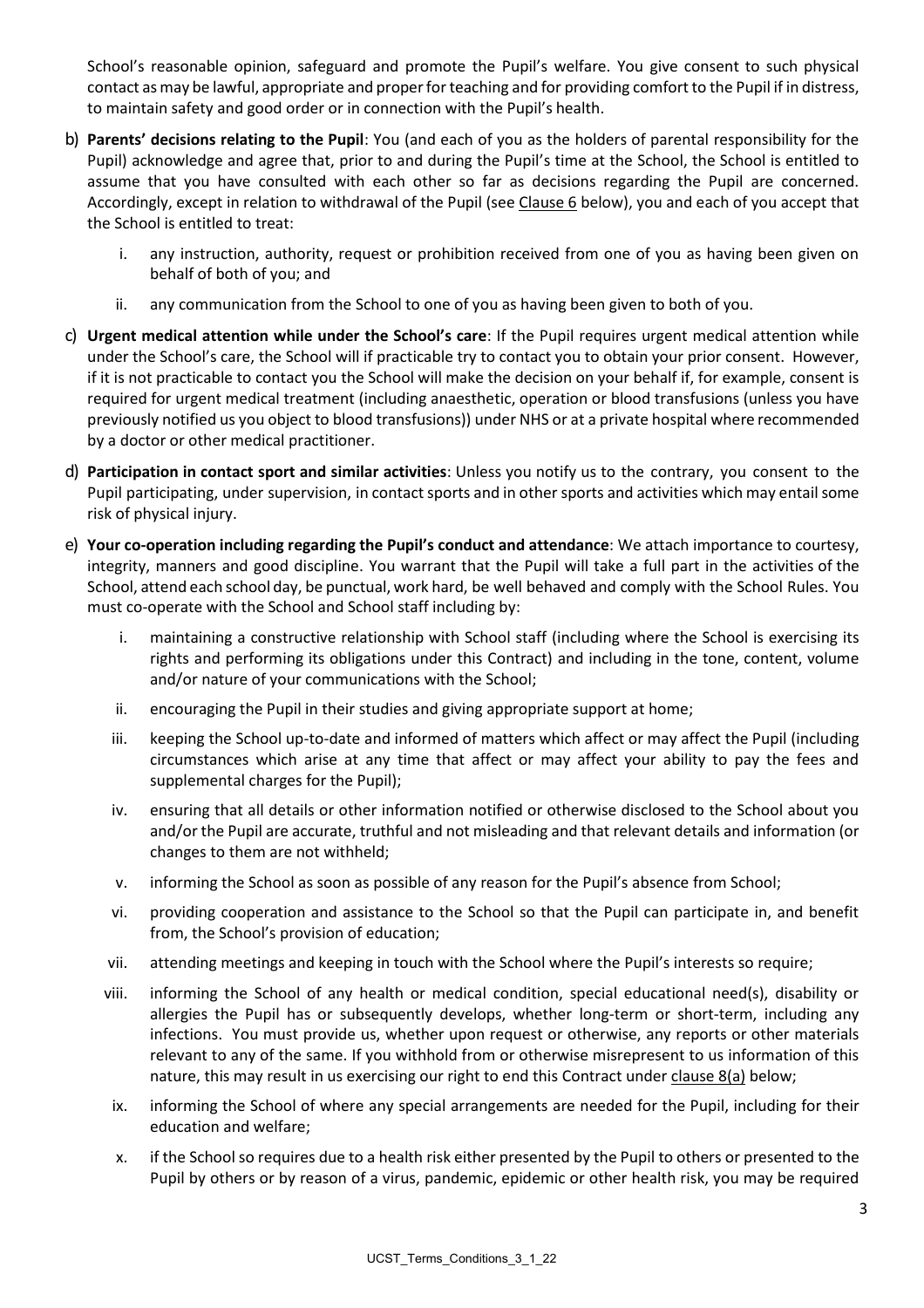to keep the Pupil at home and not permit them to return to the School until such time as the health risk has passed. Where it is considered appropriate, we will try to continue providing education to the Pupil remotely during such period.

- f) **Notifying us of special arrangements or court orders**: The Head needsto be aware of anymattersthat are relevant to the Pupil's education, security orsafety. You must inform the School if, at any time prior to or during the Pupil's time at the School:
	- i. a court order is put in place or an undertaking is given to a court in respect of (or relating to) the Pupil's attendance at the School (including its premises) and/or the School's provision of education to the Pupil. This would include any court order or undertaking given to a court which may deal with or impact upon in any way: (i) the Pupil's living and/or contact arrangements; (ii) the Pupil's education, welfare and/or upbringing; (iii) the payment of fees and/or supplemental charges; and/or (iv) your exercise of parental responsibility in respect of the Pupil. In any such circumstances you must (whether upon request or otherwise) promptly provide the School with relevant information, including copies of the relevant court order(s) or undertaking(s) (or the relevant parts of them) having obtained the permission of the court if necessary; or
	- ii. there are any situations of risk in relation to the Pupil for whom any special safety precautions may be needed.
- g) **The Pupil's health**: The School may at any time require a medical opinion or certificate asto the Pupil's general physical andmental health. The age ofthe Pupil will be calculated in accordance with UK custom. It is a condition of the Pupil joining and remaining at the School that you complete and submit to the School a form of medical declaration concerning the Pupil's health and, where applicable, the Pupil attends a medical examination. You must comply with the School's quarantine requirements as issued from time to time.
- h) **Drug and alcohol testing**: The School may, in accordance with any drugs and alcohol or other relevant policy, request the Pupil to give a biological sample under medical supervision to test for the use of drugs, alcohol or other substances damaging to health. Any drugs and alcohol policy in place from time to time has been adopted for disciplinary purposes, and with the aim of safeguarding the health and safety of all pupils.
- i) **Monitoring, progressreports and special educational needs**: The Schoolshall monitor the Pupil's progress at the School and produce regular written reports. The School shall advise you if we have any concern about the Pupil's progress but we do not undertake to diagnose dyslexia or other conditions. A formal assessment can be arranged either by you or by the School at your expense. Subject to the School's obligations under the Equality Act 2010, you may be asked to withdraw the Pupil without being charged fees in lieu of notice if in the opinion of the Head the School cannot provide adequately for the Pupil's needs.
- j) **Conduct of the School and the Head's sanctions**: The Head is responsible for the imposition of any sanction including exclusion for non-payment of Fees, suspension during an investigation and/or following a breach of school discipline, and removal or exclusion under Clause 7 below. The Head is not responsible, unless negligent, for a pupil who is absent from the School in breach of school discipline. We cannot accept any responsibility for the welfare of the Pupil while off the School premises unless he or she is taking part in a school activity or otherwise under the direct supervision of a member of School staff.
- k) **The School Rules**: It is a condition of remaining at the School that you and the Pupil accept the School regime and that the Pupil complies with the School Rules including any rules of appearance, dress and behaviour that apply from time to time. In addition, you must ensure that the Pupil attends School punctually.
- l) **Parental exclusion from school site**: You may be excluded from School premises if the Head, acting reasonably, considers your behaviour or conduct is not in accordance with your obligations under this Contract and/or such exclusion is in the best interests of the Pupil, other pupils and/or of the School. You will be informed in writing of such a decision.
- m) **Leaving School premises**: Unless otherwise stated by the School, the Pupil is required to have permission from you before leaving school premises during the course of a school day. The School is not, however, able to prevent the Pupil leaving school premises during the School day and it is your responsibility to ensure the Pupil's safe travel to and from School.
- n) **Monitoring the Pupil's telephone, email communications, internet use, and use of social media:** The School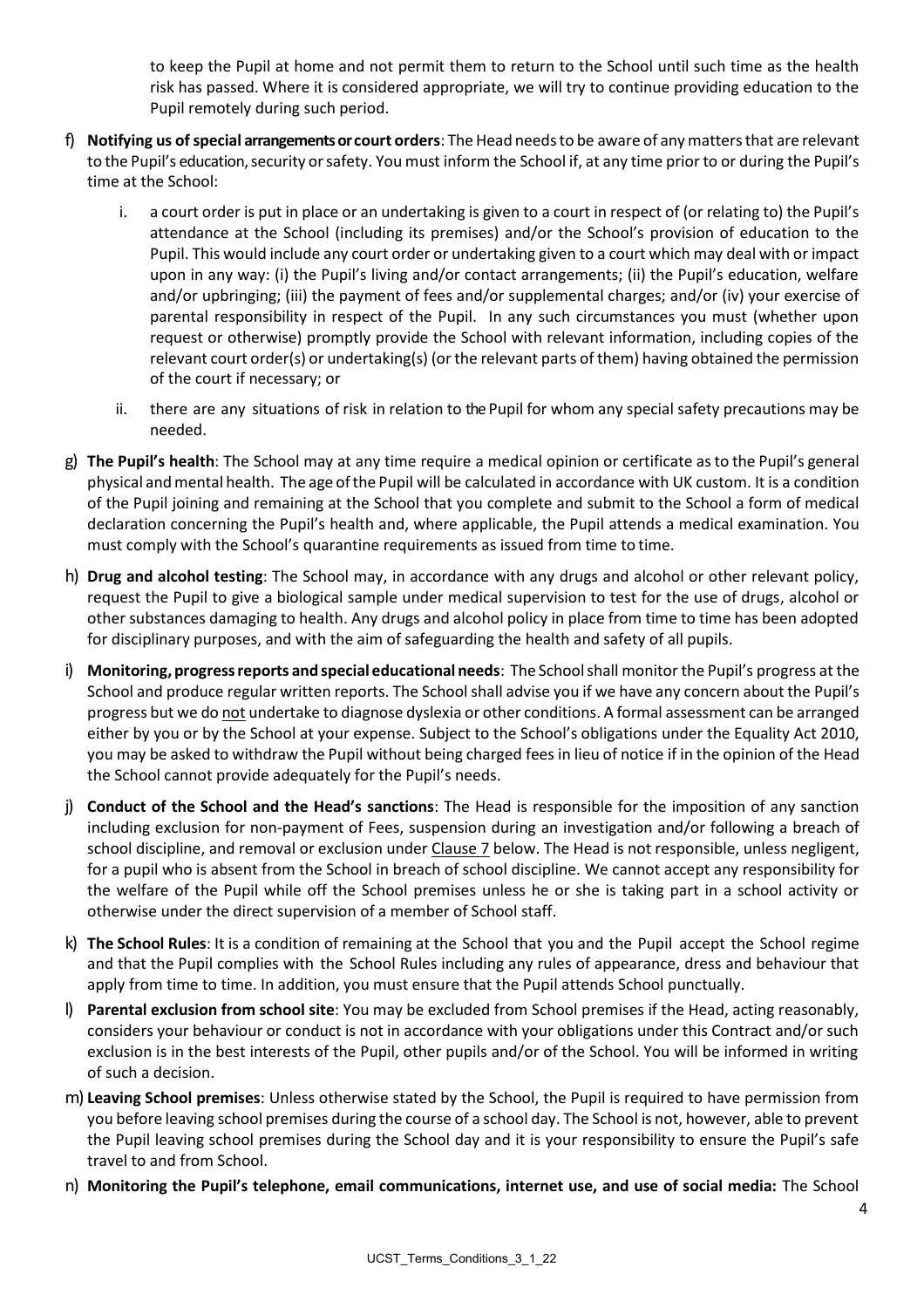may, subject to applicable data protection legislation, monitor the Pupil's telephone, email and messaging communication, internet and Wi-Fi use, and use of social media. We may do this for various reasons, including ensuring compliance with the School Rules or where it is appropriate for the School to do so (or indeed necessary) in connection with the School's legal and/or other duties and responsibilities or other legitimate purposes or good practice requirements.

o) **Examinations**: The School will not enter the Pupil for an examination if the School, acting reasonably, considers that by doing so the Pupil's prospects in other examinations would be impaired and / or if the Pupil has not prepared for the examination with sufficient diligence, for example, because the Pupil has not worked or revised in accordance with advice or instruction from his / her teachers.

#### **4. Admission and progress through the School**

- a) **Offer of a place and Deposit**: An offer of a place at the School is accepted by you completing, signing and returning the Acceptance Form to the School and paying the Deposit. Details of the Deposit is set out in the Fees List as varied from time to time. The Deposit will be repaid by means of a credit without interest to the final payment of Fees or other sums due to the School on the Pupil leaving the School. Until credited, the Deposit will form part of the general funds of the School.
- b) **Progression through the School**: It is assumed that the Pupil will continue through the School, moving from the Junior School to the Senior School (as appropriate) and into the Sixth Form and you must in every case give a Term's Notice if that is not your intention (as explained in Clause [6](#page-6-0) below). The School shall not be obliged to permit the Pupil to move from the Junior School to the Senior School or enter the Sixth Form unless satisfied that it is appropriate to do so having regard to their academic attainment and all other relevant circumstances.

#### **5. Fees, extras and payment**

- a) **What is included in the Fees**: Unless set out in the Fees List or otherwise notified to you, Fees cover the normal curriculum together with most books and stationery and, where applicable, our boarding provision.
- b) **What the Fees do not include**: We refer to any items charged to you in addition to the Fees as **Extras.** By way of example, public examination charges, the teaching of English as a foreign language and special needs support (subject to the requirements of the Equality Act 2010) will be invoiced as Extras. Extras may also include but are not limited to, uniform, private music lessons, school trips and sports equipment. Loss of school books or equipment or damage done by a pupil, other than fair wear and tear, may be charged as an Extra.
- c) **Payment of Fees**: Each term's fees are charged separately and the fees payable in respect of each term fall due for payment by you on the first day of that term. Each term's fees will be included in an invoice sent to you (or such other person(s) the School may have agreed separately shall pay the fees under Clause  $5(i)$  above). The fees must be paid in full by direct debit or bank transfer on or before the first day of the term to which the invoice relates. We may not allow the Pupil to attend the School if you do not pay on time. The School may agree that the fees that are or will fall due in relation to any term can be paid in instalments. If we agree to do this, then the School and those responsible for paying those fees will agree separately in writing the anticipated schedule of instalments by which the deferred amount of each term's invoice is to be paid. The agreed amount for each term will need to be paid by direct debit in not more than four (4) instalments (unless otherwise agreed in writing by the School) within a period that does not exceed twelve (12) months (beginning with the date of the relevant invoice). The School will issue a separate invoice and schedule of instalments relating to the fees due in respect of each term, which will be evidence of the separate agreement for the payment of that term's fees.
- d) **Payment of Extras:** All Extras for each Term (and for other unpaid supplemental charges that were agreed during the previous Term) will be included in the School's fees invoice. All such Extrasmust be paid in full on or before the date shown on the invoice. The School is not responsible for any goods and services which are supplied by a third party via the School to the Pupil or you.
- e) **Fees and Extras will not be reduced due to the Pupil's absence:** Fees and Extras will not normally be reduced, refunded or waived as a result of absence through sickness; or if a Term is shortened or a vacation extended; or as a result of your child being required to study from home as a result of us providing educational services remotely for whatever reason; or if the Pupil is released home after public examinations or otherwise before the normal end of Term (including through study leave); or if a term is shorter than others (or shortened), or for any other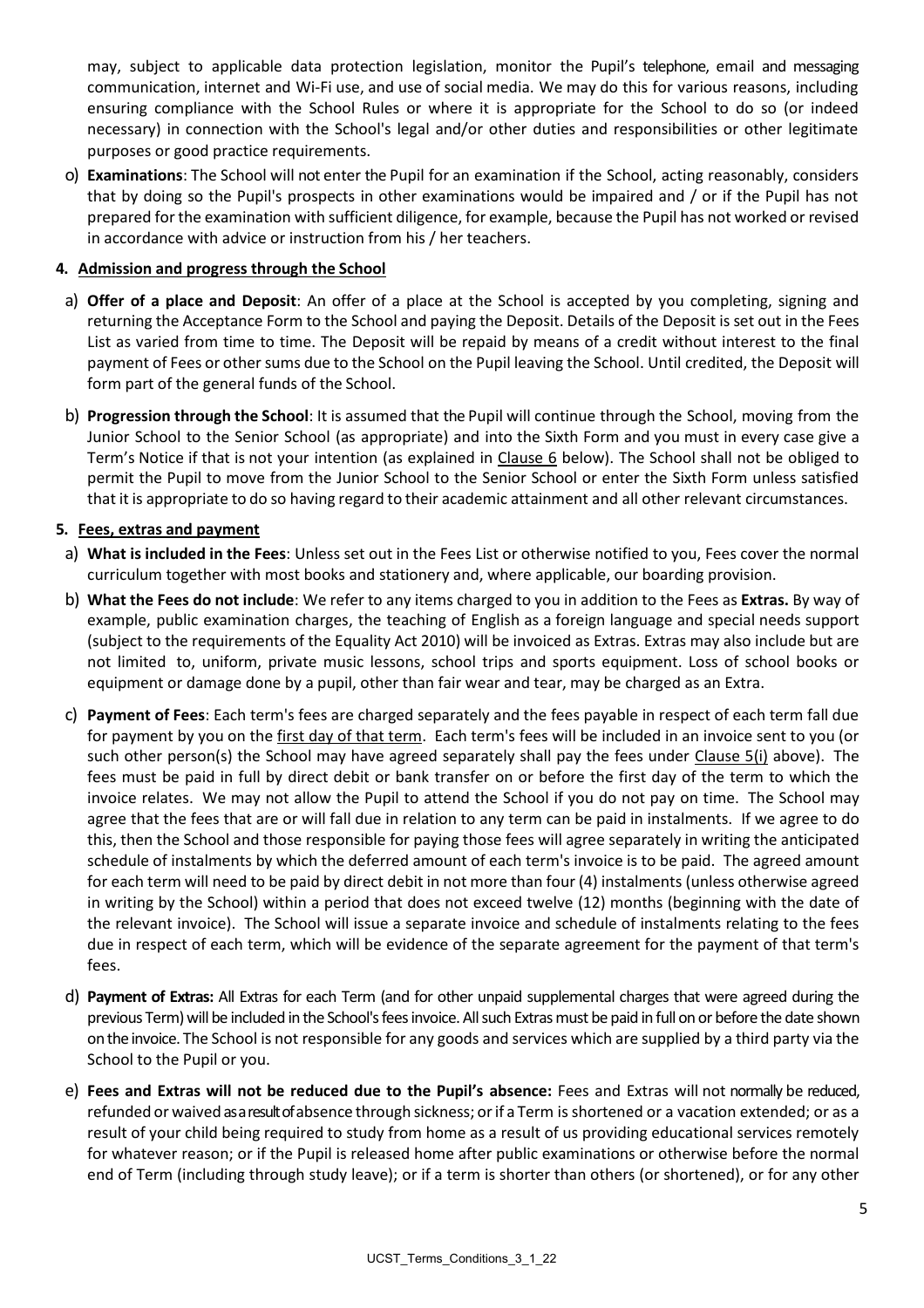cause except in the sole discretion of the Head. This rule is necessary so that the School can properly budget its expenditure and to ensure that the cost of an individual default does not fall on other parents.

- f) **Exclusion for non-payment of Fees**: The Pupilmay be excluded from the School at any time when Fees are unpaid and after the School has given you five days' written notice of its intention to do so. This includes removal of access to any online learning / remote provision. If Fees remain unpaid for a further 28 days the Pupil will be deemed withdrawn without notice and a term's fees in lieu of notice will be immediately payable. Fees in lieu will be charged at [INSERT rate].
- g) **Non-payment of Extras**: We may refuse to allow the Pupil to participate in the relevant extra-curricular activity, or sit the relevant public examination(s), while the applicable extra charge for that activity or examination(s) remains unpaid.
- h) **Responsibility for payment of Fees and Extras**: Every person who hassigned the Acceptance Form is liable for and must ensure that all of the Fees and Extras due are paid to the School on time in accordance with these Terms and Conditions. This is because our Contract applies to all of you together and each of you on your own. In practice this means that if Fees or Extras have not been paid then in order to recover the outstanding payments, the School can seek payment of the full amount outstanding from anyone who has signed the Acceptance Form.
- i) **Payment of Fees and Extras by a third party**: The School may, in its absolute discretion, agree that the payment of Fees and Extras can be made by a third party. Any such arrangement will be subject to a separate agreement between the School and the third party. An agreement with a third party (i.e. someone who has not signed the Acceptance Form) to pay the Fees or any other sum due to the School does not release you from any liability under these Terms and Conditions to pay the Fees and Extras. The School reserves the right to refuse a payment from a third party.
- j) **Late payment interest, costs and expenses**: Save where alternative provisions for payment are contained in a separate written agreement made between the School and the Parents, if you do not make any payment to the School by the due date for payment (see Clauses 5(c) and (d) above), we may charge interest to you on the overdue amount calculated on a daily basis equivalent to Barclays Bank's base rate plus 4%, on the unpaid balance from the due date for payment until receipt of the full amount outstanding. Unless we tell you otherwise in writing, this interest will accrue on a daily basis from the due date until the date of actual payment of the overdue amount, whether before or after we obtain a court judgment against you. You must pay the School the interest together with the overdue amount. You will be responsible for paying the costs (including reasonable legal costs) incurred in recovering, or attempting to recover, any unpaid Fees or Extras from you.
- k) **Additional implication of non-payment**: We may refuse to allow the Pupil to attend the School or withhold any references, or withdraw sponsorship of the Pupil's Tier 4/student visa (if applicable) while Fees remain unpaid or there is a persistent failure by you to pay the Fees on time. We may inform any other school or educational establishment to which you propose to send the Pupil of any outstanding Fees or Extras.
- l) **Scholarshipand bursary awards**: Every awardof ascholarshipor bursary is subject to high standards of behaviour, attendance and work. An award may be withdrawn in accordance with (or by reference to) the terms upon which such award is made and/or if, in the opinion of the Head, the Pupil's progress, attendance and/or behaviour (and/or your behaviour or conduct (or the behaviour or conduct of one of you)) no longer meritthe continuation of the award. You should be aware that scholarship and bursary awards may be withdrawn in the event that any Fees are more than one month overdue. Any such withdrawal of an award will not operate so as to increase the Fees due in respect of a Term which has already commenced. Where it appears likely to the Head that an award may be withdrawn from the Pupil, you will be notified in advance. If within fourteen (14) days following the withdrawal of a scholarship or bursary the Pupil is withdrawn from the School, no fees in lieu of notice will be payable by you. This will give you enough time to decide whether you want to continue to educate the Pupil at the School. The further terms of the award and in particular the terms upon which benefits may become repayable are set out in the offer letter (where applicable) to you. If the Pupil has been awarded a scholarship or bursary, your responsibility will be to pay for the amount of Fees due after taking account of that award.
- m)**Disclosure of information for scholarships and bursaries**: The award of a bursary of scholarship (where applicable) is made on the basis that you will make a full and sufficient disclosure of your means supported by all requested necessary documentary evidence and that you will keep the School informed on any material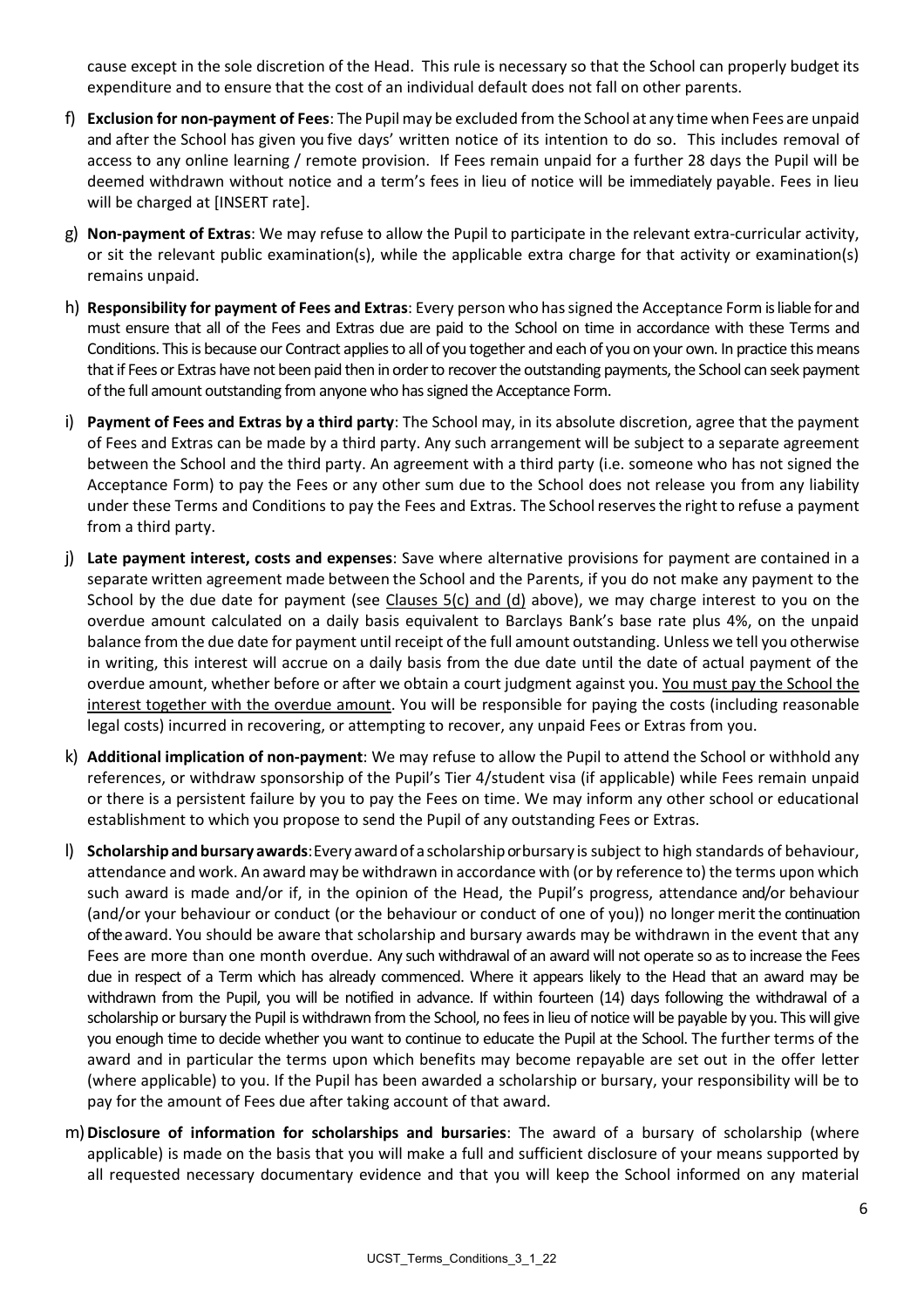changes to your circumstances. Failure to do so may result in assistance being withdrawn or reclaimed with immediate effect and in that event you will be liable for the full amount of the Fees.

- n) **Moving to the next stage of education**: Where the Pupil will not transition in school (see clause 4(b)), then you are not required to give notice to remove the Pupil at the end of the academic year in which the transfer to the next stage is due to take place. However, where the Pupil does meet the criteria and you wish to withdraw the Pupil from the School before they transition to the next stage, you must give the required Term's Notice under clause 6(c) below. Failure to do so will incur fees in lieu of notice.
- o) **Checks on your identity and source of funds:** From time to time, we may ask you to provide us with information, that we consider to be satisfactory, so that we can verify:
	- i. Your identity;
	- ii. The Pupil's identity;
	- iii. The Pupil's right to enter, live and study in the United Kingdom; and
	- iv. The source of funds you are using to pay the fees.

You must provide the School with the information and documentation we ask for. We reserve the right to carry out credit checks on the person(s) responsible for the payment of Fees, including where the Fees become overdue.

p) **Allocation of payments to your Fees account:** Except where expressly agreed with you otherwise, the School shall be entitled to allocate payments from you to your account as it sees fit. The School shall be entitled to allocate a payment made in respect of one child to the unpaid account of any other child of yours at the School.

#### <span id="page-6-0"></span>**6. Notice requirements**

- a) **How to provide written notice to the School:** Notices that you are required to give under these Terms and Conditions must be in writing addressed to the Head and either:
	- i. Sent by email to the Head's secretary or the school Bursar;
	- ii. Delivered by hand to the School provided the School issues a signed and dated official receipt; or
	- iii. Sent to the School by recorded or other form of registered post requiring a signature upon receipt as proof of delivery.

In all cases, the School would expect you to consult with the Head before giving notice to withdraw the Pupil. **A notice of withdrawal under this Contract (i.e. under Clauses 5(l), 6(b) and 6(c)) must be signed by each of you as holders of parental responsibility for the Pupil and the School shall be entitled not to accept such notice unless and until all holders of parental responsibility have signed such notice.**

b) **Cancelling acceptance of a place before the Pupil joins the School**: If you wish to withdraw your acceptance of a place BEFORE the Pupil starts at the School, you must either give us a Term's Notice to that effect or pay to the School a term's fees in lieu of notice. This means that if, for example, the Pupil is due to start at the School in September (at the start of an academic year) then you would need to tell us in writing that you wish to withdraw your acceptance of their place on or before the first day of the preceding summer Term (i.e. the final term of the previous academic year) or pay the fees in lieu.

In relation to the Deposit and Fees:

i. **If we do not receive a Term's Notice**: Where you cancel your acceptance of a place less than a term before entry or where the Pupil does not join the School after a place has been accepted, a Term's Fees will be payable by you and will become due and owing to the School as a debt. The Term's Fees will be charged at the rate that would have applied for the first Term of provision had the Pupil joined the School. The School will credit the Deposit you have paid to the payment of the Term's Fees you will owe us. Where applicable, such fees will be reduced to take account of any scholarship or bursary awarded to you.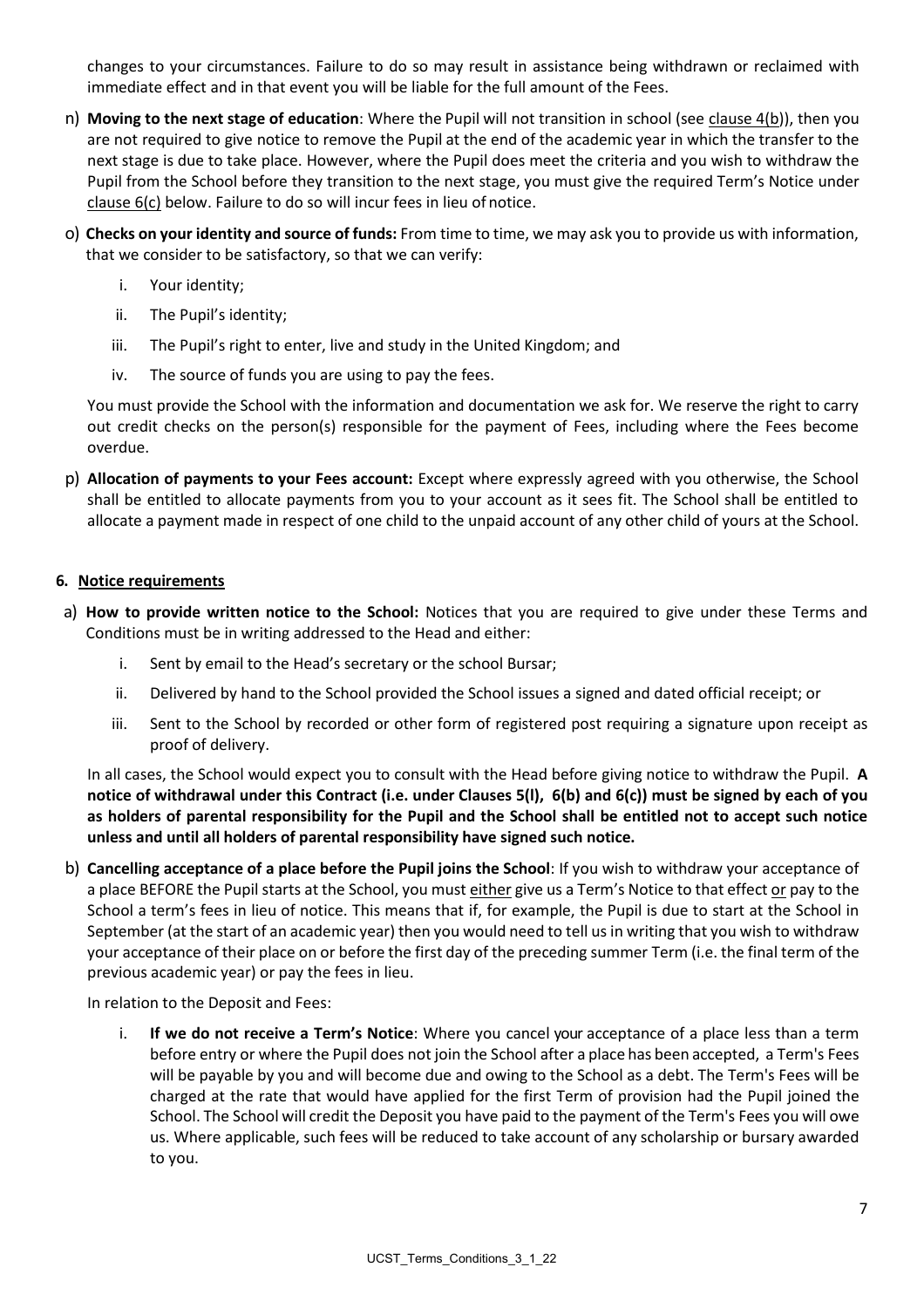- ii. **If we do receive a Term's Notice**: Where you withdraw the Pupil from the School before entry on a full Term's Notice, you will not have to pay fees in lieu but the Deposit will be retained by the School. The limited exception to this is where the School actually fills the specific vacancy created by the Pupil's withdrawal, in which case the School shall refund the Deposit to you less its costs in administering your dealings with the School or a reasonable estimate of those costs<sup>1</sup>.
- <span id="page-7-0"></span>c) **Withdrawal from the School after the Pupil has started at the School**: If you wish to withdraw the Pupil from the School (other than at the normal leaving date), you must either give us a Term's Notice to that effect or pay a term's fees in lieu of notice, at the rate as would have been charged for the final term of provision if a Term's Notice had been given. Fees in lieu of notice will become payable by you upon demand. The School will credit the Deposit you have paid (without interest or any entitlement to repayment) to the payment of any such fees in lieu of notice. This means that if, for example, you wish to withdraw the Pupil with effect from the start of the autumn term (i.e., at the start of an academic year) then you would need to tell us in writing that you wish to withdraw the Pupil on or before the first day of the preceding summer term (i.e., the final term of the preceding academic year) or pay the fees in lieu referred to above. The main reason for these rules is to ensure that the School hassufficient notice with which to plan fee levels, other resources and the curriculum. The Pupil's decision to withdraw from the School shall, for these purposes, be treated as a withdrawal by the Parents.
- d) **Discontinuing Extras**: If you wish to withdraw the Pupil from an activity charged for as an Extra, you must either give half a term's written notice or half a term's fees for the Extra will be immediately payable in lieu as a debt. Half a term's notice means notice given before the first day of term expiring at half term, or notice given before half term expiring at the end of term.
- e) **Withdrawal part way through a term:** It is not possible for you to reduce the amount of Fees or Extras due, or to obtain a refund of Fees or Extras, by withdrawing the Pupil or by the Pupil's ceasing to participate in an activity part-way through a Term.

# **7. Removal and Exclusion of a Pupil**

- a) **The Head's discretion to require you to remove the Pupil from the School:** The Head may in their discretion require you to remove the Pupil from the School if the Head considers that:
	- I) Your behaviour or conduct (or the behaviour or conduct of one of you): is unreasonable; and/or adversely affects (or is likely to adversely affect) the Pupil's or other children's progress at the School, or the wellbeing of School staff; and/or brings (or is likely to bring) the School into disrepute; and/or is not in accordance with your obligations under this Contract or because we have a legal right to end the Contract because of something you have done wrong; or
	- II) The Pupil's attendance or progress is unsatisfactory and, in the reasonable opinion of the Head, the removal is in the School's best interests and/or those of the Pupil or other children.
- b) **What happens if the Pupil is required to be removed:** Should the Head exercise their right under Clause 7(a)(i) or (ii), you will not be entitled to any refund or remissions of Fees or Extras due (whether paid or payable) in or relation to the Term in which the Pupil is removed. The Deposit will be refunded and fees in lieu of notice will not be charged. Any Fees or Extras that have been prepaid for or relating to the Term following the required removal will be refunded.
- c) **The Head's discretion to suspend or exclude a pupil from the School:** The Pupilmay be suspended or, in serious or persistent cases, excluded from the School at any time if the Head considers that the Pupil's conduct or behaviour (including behaviour or conduct outside of school) is unsatisfactory and/or prejudicial to good order or the reputation of the School and the suspension or exclusion is in the School's best interests or those of the Pupil or other children. The School Rules set out examples of offences likely to be punishable by suspension or exclusion. These examples are not exhaustive and the Head may decide that suspension or exclusion for a lesser offence is justified where there has been previous misbehaviour.
- d) **What happens if the pupil is suspended or excluded:** Should the Head exercise his or her right under Clause 7(c) above, you will not be entitled to any refund or remission of Fees or Extras due (whether paid or unpaid) in or relating to the Term in which the Pupil is excluded or suspended and (save in the case of suspension) the Deposit

 $1$  You should be aware that in the event of a late withdrawal it is very unlikely that the School would be able to find a replacement.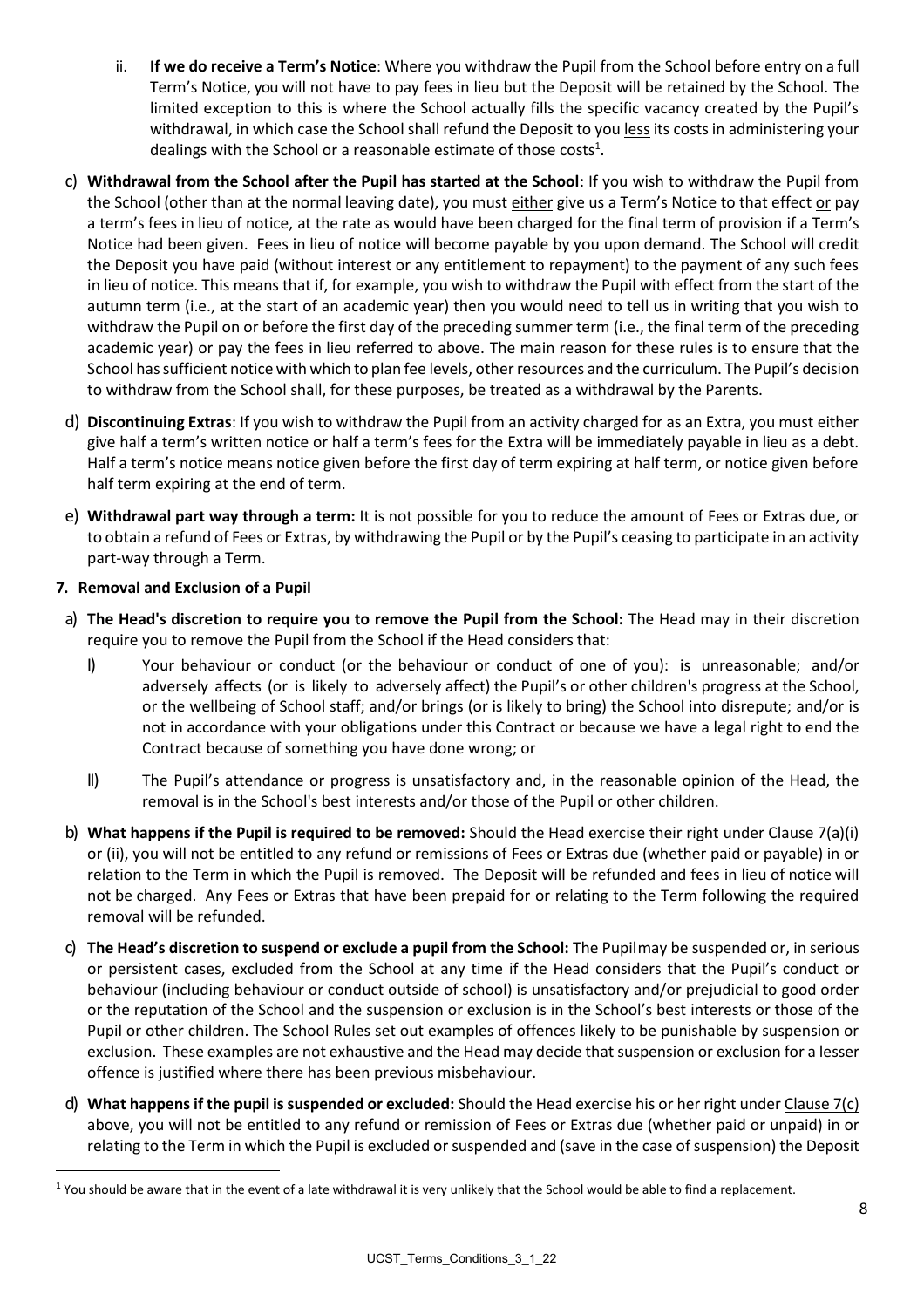will be returned. Fees in lieu of notice will not be charged and any Fees that have been prepaid for or relating to any term following the expulsion will be refunded. Extras will be refunded where costs have not been incurred by the School.

- e) **Exercise of the Head's Discretion:** The decision to exclude, suspend or require the removal of the Pupil and the manner and form of any announcement shall be in the sole discretion of the Head. Subject to data protection law, the School and/or its staff may not be required to divulge to Parents or others any confidential information or the identities of pupils or others who have given information which has led to suspension, the requirement to remove or exclude, or which the School has acquired during an investigation.
- f) **Reviewofdisciplinary matters anddecisions:** You are entitled to have any decision taken by the Head to exclude, suspend or require the removal of the Pupil under the final stage of the Complaints Procedure (which is on the School website, printed copies are available on request).
- g) **Impact of exclusion or required removal**: A Pupil who has been withdrawn, excluded, suspended or removed from the School has no right to enter school premises without the prior written permission of the Head. This Contract will terminate with immediate effect if the Pupil is excluded or if you are required to remove the Pupil from the School.

# **8. Ending this Contract**

- a) **Our rights to end the Contract:** In addition to where this Contract is terminated automatically as a result of an exclusion or required removal under Clause 7, the School may end this Contract at any time by notice in writing to you, without any obligation to return any Deposit or Fees paid to you, if:
	- i. you do not make a payment to us when it is due and you still do not make payment within twenty-eight (28) days of us reminding you that such payment is due;
	- ii. you (or either of you) make a serious misrepresentation of facts or circumstances to us, or you (or either of you) withhold important information from us, about you and/or the Pupil or that is relevant to the provision of education by the School to the Pupil (such as misrepresenting at any point in time (and whether by act, omission or withholding of information on your part) that you and/or the Pupil is legally entitled to enter, reside and/or study in the United Kingdom when in fact you / the Pupil is not or any information about the Pupil's health, medical condition, special educational needs, disability or allergies);
	- iii. you fail or refuse to complete and submit to the School a medical questionnaire in respect of the Pupil and/or, where applicable, your child fails to attend the School's medical examination and/or you fail or refuse to complete and submit a parental absence form;
	- iv. you fail or refuse to provide us with information we consider to be satisfactory as to your identity, the Pupil's identity, the Pupil's right to enter, live and study in the United Kingdom, or the source of funds you are using to pay the fees, as required under this Contract;
	- v. you (or either of you):
		- are unable, following our request, to demonstrate that you will be able to pay the fees and supplemental charges due under this Contract;
		- are otherwise unable to pay your debts as they fall due;
		- are the subject of a bankruptcy petition or order; or
		- you enter into an individual voluntary arrangement; or
		- otherwise do not comply with (i.e. you breach) your obligations under this Contract such that we have a legal right to end the Contract or, in the Head's reasonable discretion, the School is not able to provide, or is compromised in providing, the educational services it needs to in satisfaction of its obligations under this Contract.
- b) **Your rights to end the Contract**: You may end this Contract at any time by notice in writing to the School if:
	- i. You have a legal right to end the Contract because we have not complied with our obligations under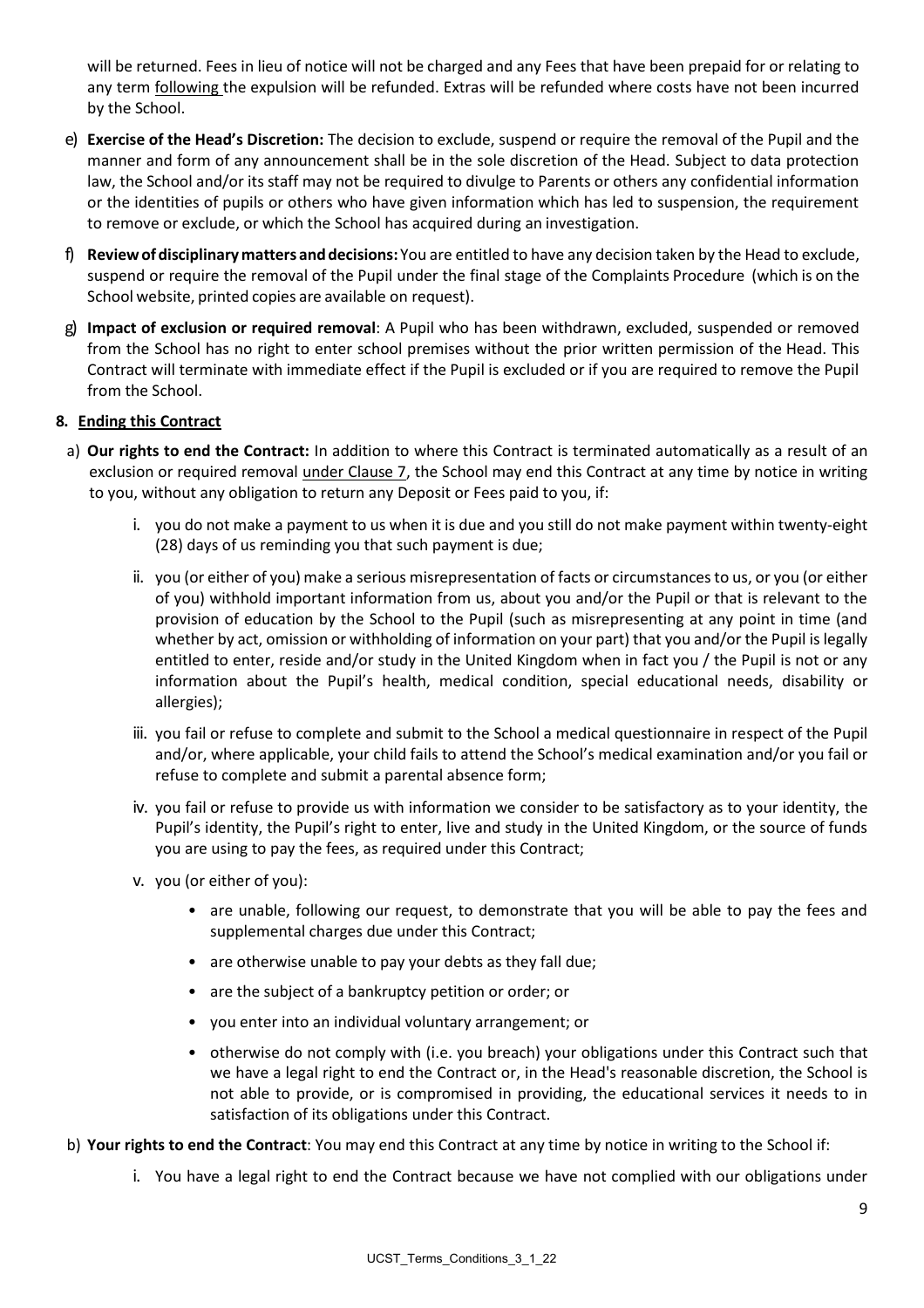this Contract; or

- ii. The School becomes insolvent or goes into liquidation or receivership or administrative receivership or is wound-up for any reason.
- c) **When this Contract will end if not terminated early**: For the avoidance of doubt and without us having to provide you with notice, this Contract shall end at the end of the Pupil's secondary schooling i.e. to the end of year 13. This may be sooner if the Pupil does not meet any requirements imposed by the School under Clause 4(b).

# **9. Boarding (where applicable)**

- a) **Medical Matters**: Each boarder, unless otherwise agreed by the Head, will be registered on the National Health Service list of the School Doctor and the School Dentist.
- b) **Boarding and Day Status**: A change of a Pupil's place from day to boarding will depend on the availability of a boarding place at the time. You must give us a Term's Notice if you wish for the Pupil to change from boarding to day status or a term's difference in Fees (between the boarding and the day Fees) will be payable in lieu. The Head may at any time require removal of the Pupil, temporarily or permanently, from boarding in any of the circumstances described at Clause 7(a) or  $(c)$  above. In that event, there will be no refund of Fees for the balance of that term, as outlined in Clause 7 above.
- c) **Travel arrangements**: The right is reserved to charge all administration and other expenses including staff supervision where the School has to make travel or other arrangements for the Pupil before, during or at the end of a term. Parents of boarding pupils must adhere to the School's requirements for provision of information in force from time to time, including contact details, details of mode of travel and the address and a contact telephone number where the Pupil can be contacted when not at school premises.
- d) **Fees in Lieu of Notice**: Where fees in lieu of notice are payable in accordance with these Terms and Conditions, the rate for a boarder is the rate as would have been charged for the final term of provision if the relevant notice had been given.

# **10.How we may use Personal Information: References, Confidentiality andData Protection**

- a) **References for the Pupil:** We may supply information and a reference in respect of the Pupil to any educational institution which you propose the Pupil may attend or, where applicable, to any prospective employer. Where relevant this may include information about any unpaid fees. Any reference supplied by us(or received by us) shall be confidential. We will take care to ensure that all information that is supplied by us relating to the Pupil is accurate and any opinion given on his/her ability, aptitude for certain courses and character is fair. However, we cannot be responsible for any loss you are or the Pupil is alleged to have suffered resulting from opinions reasonably given, or correct statements of fact contained, in any reference or report given by us.
- b) **We will need to use information relating to the Pupil, and to you, for certain purposes connected with the running of the School and the Company:** This will include but is not limited to name, contact details, school records, photographs and audio-visual recordings, both whilst the Pupil is at the School and after he or she has left for the purposes of:
	- i) managing relationships between the School and current pupils/Parents and fulfilling our obligations to you, including educational and examination purposes, safeguarding, statutory reporting, health and safety, complaints, administration and processing of fees; and;
	- ii) promoting the School to prospective pupils/Parents;
	- iii) publicising the School's activities; and
	- iv) communicating with the school community and the body of former pupils.

In relation to (ii) to (iv) above, this includes use of such information by the School in/on the School's prospectus (in whatever format or medium it is produced/made available), the School's website(s) and (where appropriate) the School's social media channels. Further information about how the School processes your and the Pupil's data can be found in the School's Privacy Notice.

c) **You are required to update the School of changes to information held, or in circumstances relating to, you and/or the Pupil:** You must: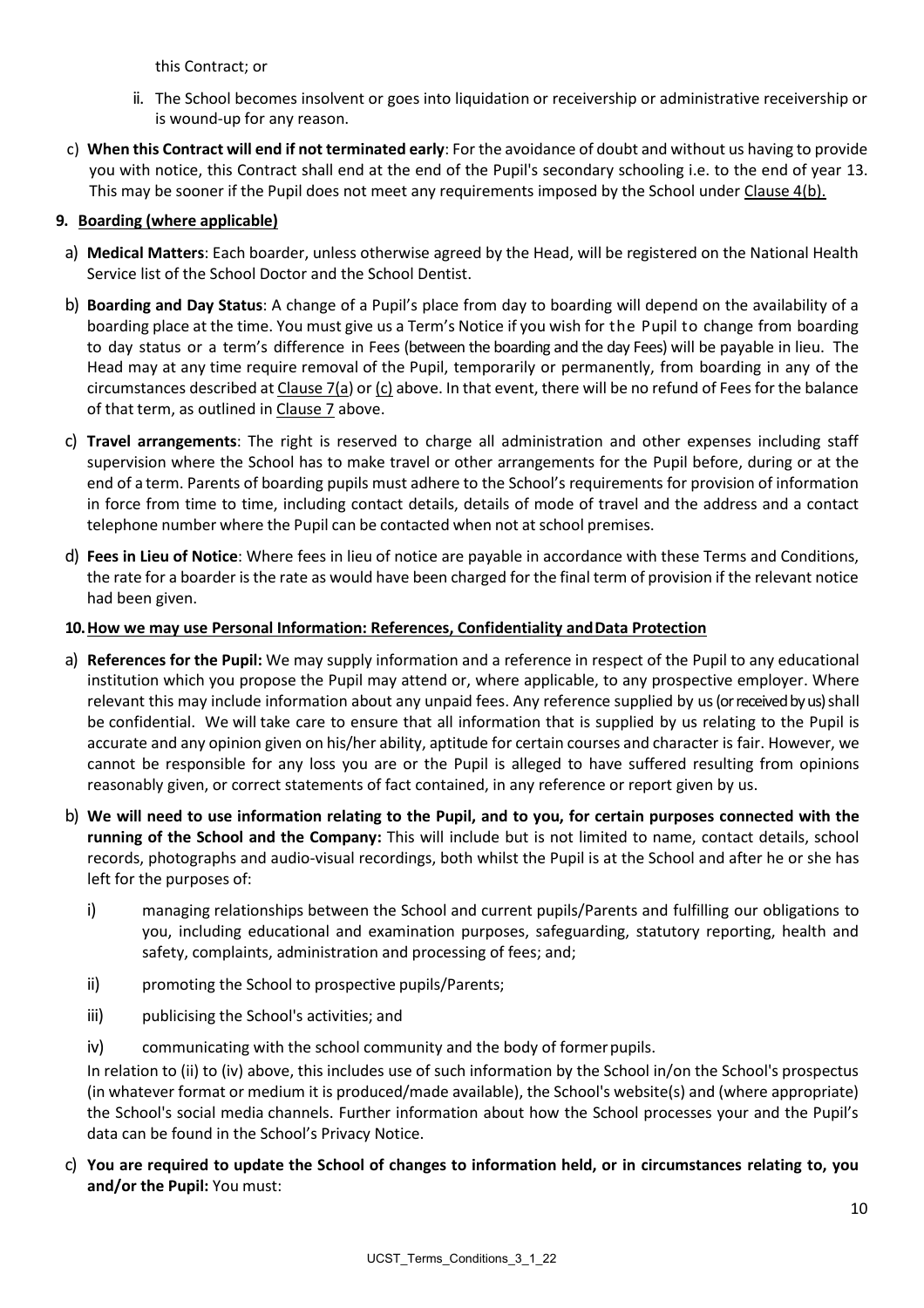- i) confirm (or update, if necessary), when requested, such information (and/or documentation) about (or relating to) you and/or the Pupil that is held by the School; and
- ii) inform the School of any change to you or the Pupil's circumstances (including, where applicable, in connection with the Pupil's entitlement to enter, reside and/or study in the United Kingdom), or to information about (or relating to) you or the Pupil that has previously been notified to the School, including relevant contact details.
- d) **The School will send information (e.g., school reports) about the pupil to both of you as a matter of course.**  Any person who has parental responsibility for the Pupil is entitled to receive certain information about the Pupil from the School (including school reports, correspondence and other materials relating to his or her progress, development and/or education generally). The School shall therefore disclose such information as a matter of routine to such persons **UNLESS** the School is restricted from doing so by a court order (or similar direction) or by any other legal requirement or obligation (for example, under data protection law).
- e) **Data Protection Law:** The School and the Company will process personal data about you and the Pupil in accordance with data protection law including the Data Protection Act 2018 (as each amended or superseded), and other related legislation. The School and the Company will process such personal data:
	- i) as set out in this clause and in the School's Privacy Notice as may be amended from time to time and which is available on the School'swebsite;
	- ii) in order to comply with any court order, request from or referral to an appropriate authority, or legal, regulatory or good practice requirement; and
	- iii) to perform our obligations under this Contract, and where otherwise reasonably necessary for the School's purposes.

# **11. Intellectual Property Rights**

We shall recognise any intellectual property rights created, generated or owned by or vested in the Pupil. Intellectual property, including copyright, created solely by the Pupil in the course of their studies or in connection with the School will be owned by the Pupil. Where the Pupil creates a work protected by an intellectual property right in the course of their studies or in connection with the School jointly with an employee of the School, the intellectual property right shall be owned jointly by the Pupil and the School. You hereby grant a non-exclusive licence to the School permitting the use by the School of all intellectual property rights created by the Pupil in the course of their studies or in connection with the School, either alone, jointly with another pupil, or jointly with an employee of the School.

#### **12. Events outside of our, or your, control**

- a) **What we mean by an "event outside of our/your control"***.* The School means any event beyond either your or our reasonable control including, but not without limitation, acts of God, war, riot, civil commotion, compliance with any law or governmental order, rule, regulation, guidance or direction (including that of a local authority), accident, fire, flood, storm, pandemic or epidemic of any disease, terrorist attack, chemical or biological contamination. In the remainder of this clause we shall refer to these as an "**event**".
- b) **What happens if the School is affected by an event outside of our control***.* If an event arises which prevents, hinders or delaysthe School's performance of any of its obligations under this Contract, the School shall give you notice in writing specifying the nature and extent of the circumstances giving rise to the event. Provided that the School has acted reasonably and prudently to prevent and/or minimise the effect of the event, the School will not be responsible for not performing those of ourobligations which are prevented or delayed by, and during the continuance of, the event. To the extent reasonably practicable in the circumstances the School shall try during the continuance of the event to continue to provide educational services (including by the provision of appropriate educational services remotely).
- c) **Events lasting more than 6 months**. If the School is wholly and completely prevented from performing all of its obligations(and is unable to provide educational services remotely) as a result of an event for a continuous period of more than six (6) months, the School shall notify you of the steps it plans to take to ensure performance of the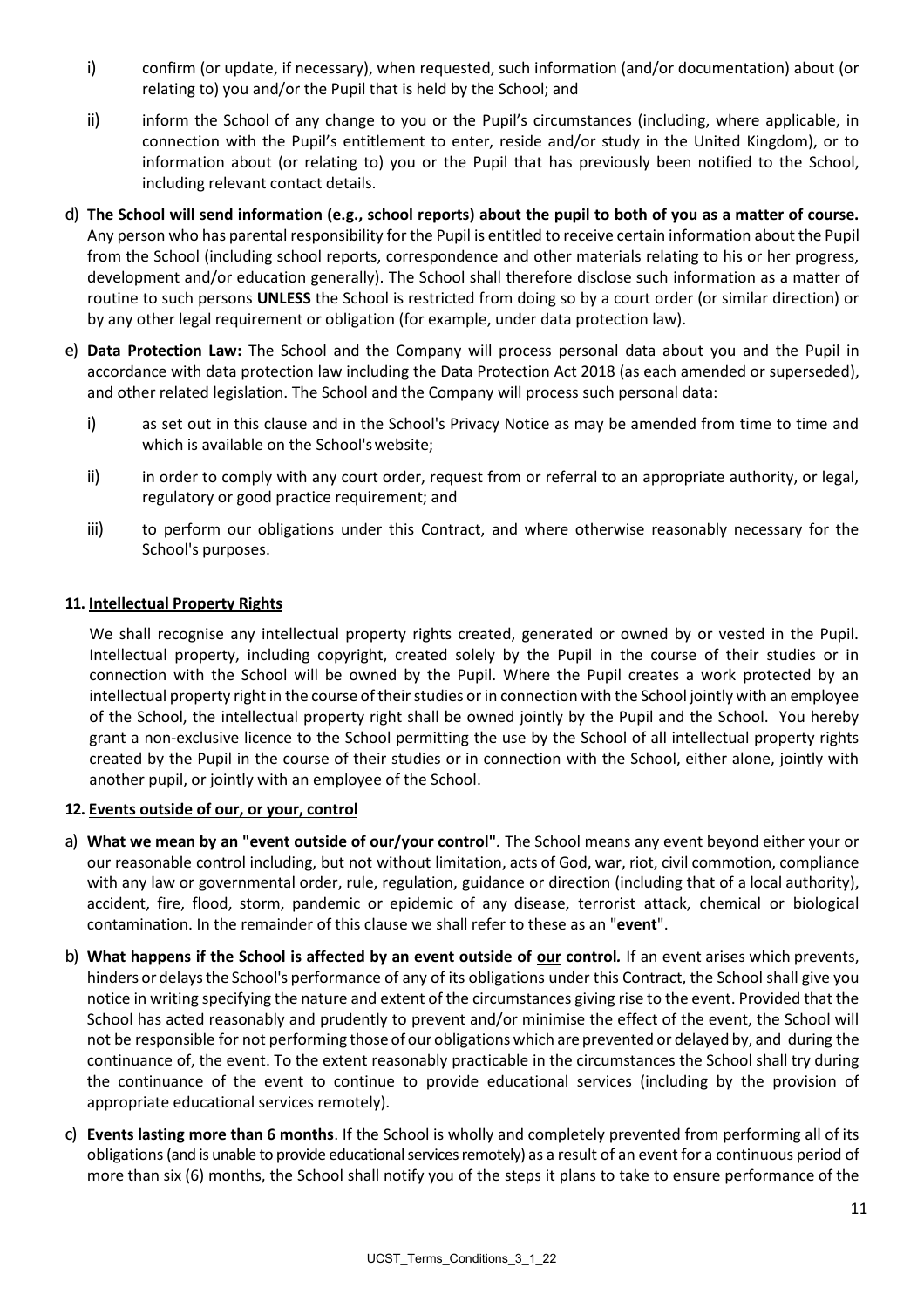contract after such period and you shall then, following receipt of such notice, be entitled to end this Contract on written notice to the School and without giving a Term's Notice or paying fees in lieu of notice.

d) **What happensif the Pupil is affected by an event outside of your control***.* Subject to Clause 5(e) (which means that you are not entitled to a refund or reduction in fees in cases of illness or absence), if the Pupil is wholly and completely unable to participate in the provision of any education at the School or remotely due to reasons caused by an event you shall give the School notice in writing ofsuch circumstances and the following provisions shall apply:

i) in consultation and cooperation with the School you shall do everything you reasonably can to minimise the impact of the event in order to continue to perform your obligations under this Contract in any way that is reasonably practicable in the circumstances; and resume the performance of the obligations as soon as reasonably possible;

ii) in circumstances where, following the efforts made and steps taken under clause 12(d)(i) above, the Pupil is not able to participate and benefit from any level of provision of education by the School (whether at School or remotely) then you shall not be responsible for failing to perform your obligations (including the obligation to pay fees, pro-rated accordingly) during the continuance of the event; and

iii) if the event continues to prevent the Pupil wholly and completely from attending the School or being able to participate and benefit from any level of provision of education by the School (whether at School or remotely) for more than six (6) months you shall discuss with the School a solution by which this Contract may be performed and, following such discussions, you or the school shall be entitled to cancel the Contract on written notice and without you being required to give a Term's Notice or pay a term's fees in lieu of notice.

# **13. General Conditions**

- a) **Residence during Term Time**: The Head must be notified in writing immediately if the Pupil will be residing other than with a person who haslegal responsibility forthe Pupil on a full-time basis during term time.
- b) **Absence of Parents**: If at any time during the Pupil's time at the School, both of you will not be in the United Kingdom at any time or will otherwise be absent from your main residential address for a 24 hour period or longer, then you must inform the School immediately in writing and provide the details required by the School as a result, including the name, address and telephone number for a 'responsible adult' for the period of your absence. When all of those who have signed the Acceptance Form reside outside the United Kingdom, you must inform the School of a suitable adult(or education guardian) who has agreed to take full responsibility for the Pupil when not at school and who can, if necessary, come to the School at short notice. The School may ask you to complete a parental absence form.
- c) **Liability and insurances**: You must make your own insurance arrangements if you require cover for the Pupil or their property while at School or on the way to or from school or on any school sponsored activity away from the School, or for the payment of Fees due to absence of the Pupil or closure of the School premises. The School is not responsible for any such to insurance.
- d) **Concerns/complaints**: If you have cause for serious concern as to a matter ofsafety, care, discipline, progress or quality of education, you must inform the School without delay. Complaints should be made in accordance with the School's Complaints Procedure which is available on the School website, and is otherwise available from the School at any time upon request.
- e) **Interpretation**: Unless required to make sense of the immediate context, headings are for ease of reading only and are not otherwise part of this Contract.
- f) **The law that applies to this Contract:** This Contract and any dispute or claim arising out of or in connection with it or its subject matter or formation (including disputes or claims relating to non-contractual obligations) shall be governed by and construed in accordance with the law of England and Wales. You and the School irrevocably agree that the courts of England and Wales shall have exclusive jurisdiction to settle any dispute or claim which arises out of or in connection with this Contract or its subject matter or formation (including disputes or claims relating to non-contractual obligations).
- g) **Rights in relation to the enforcement of this Contract**: If we choose not to enforce any part of this Contract, or delay enforcing it, this will not affect our right to enforce the same part later (or on a separate occasion) or the rest of this Contract. In addition, if we cannot enforce any part of this Contract, this will not affect our right to